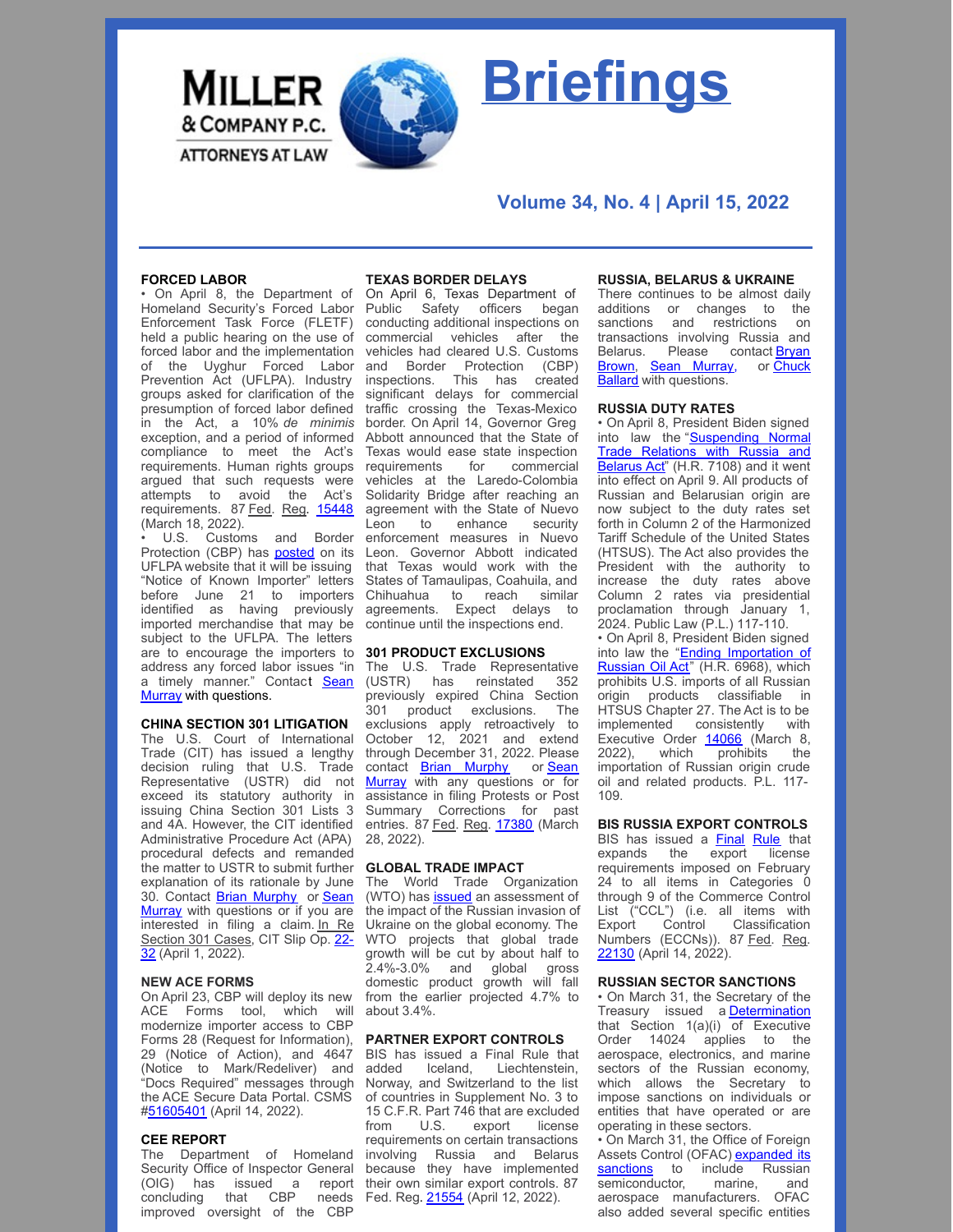Centers of Excellence and Expertise (CEEs). OIG identified a lack of established performance standards for the CEEs. **[OIG-22-34](https://www.oig.dhs.gov/sites/default/files/assets/2022-04/OIG-22-34-Mar22.pdf)** (March 31, new investment and the provision of 2022).

#### **HTSUS CH 90 CLASSIFICATIONS**

CBP has revoked a ruling that classified a plastic urine drainage bag in HTSUS subheading 9018.90.80 (Free) as an "other" instrument or appliance used in the medical sciences and reclassified it in subheading 3926.90.99 (5.3%) as an "other article of plastics." CBP reasoned that the markings on the bag to permit urine measurement make it a "capacity measure," which is excluded from Chapter 90 by the Chapter Notes. Clients with articles classified in Chapter 90 should be reviewing their products to determine whether they could be considered "capacity measures." Contact **Sean [Murray](mailto:smurray@millerco.com)** with questions. 56 Cust. B. & Dec. [41](https://millerco.com/sites/default/files/2022-04/Urine Bags.pdf) of the Russian Security Council who (April 13, 2022).

# **SUPPLY CHAIN**

The Bureau of Industry and Security (BIS) is requesting comments on how to make supply chains more resilient and secure in a few key industries: semiconductors, solar company, accounting for 28% of photovoltaics, pharmaceuticals, critical minerals and materials, including lithium-ion batteries and rare earth magnets. The information will be used in the U.S.-EU Trade and Technology Council Secure Supply Chains Working Group. Comments are due by May 23. 87 Fed. Reg. [19854](https://nam10.safelinks.protection.outlook.com/?url=https%3A%2F%2Fwww.govinfo.gov%2Fcontent%2Fpkg%2FFR-2022-04-06%2Fpdf%2F2022-07211.pdf%3Futm_source%3Dfederalregister.gov%26utm_medium%3Demail%26utm_campaign%3Dsubscription%2Bmailing%2Blist&data=04%7C01%7CAwalker%40millerco.com%7C0da56203598b49d0617208da1bd16991%7C73a168550ba84f79a774e89e3694b602%7C1%7C0%7C637852883476526045%7CUnknown%7CTWFpbGZsb3d8eyJWIjoiMC4wLjAwMDAiLCJQIjoiV2luMzIiLCJBTiI6Ik1haWwiLCJXVCI6Mn0%3D%7C3000&sdata=%2BYgOJX20cxiVm6uEh9QHOoorYmeJydit4VxFXipNBKk%3D&reserved=0) (April 6, 2022).

#### **BIS LEADERSHIP**

On March 31, the Senate confirmed Alan Estevez as Under Secretary of Commerce for Industry and Security. Under Secretary Estevez previously was the Under Secretary of Defense for Acquisition in the Obama administration.

#### **USTR TRADE COMMITTEE**

USTR has requested nominations by May 4 for membership on the Intragovernmental Policy Advisory Committee on Trade (IGPAC). The IGPAC provides general policy guidance and advice to USTR. 87 Fed. Reg[.](https://nam10.safelinks.protection.outlook.com/?url=https%3A%2F%2Fwww.govinfo.gov%2Fcontent%2Fpkg%2FFR-2022-04-06%2Fpdf%2F2022-07264.pdf&data=04%7C01%7CAwalker%40millerco.com%7Cba20565e67c34bb487e108da1bf51166%7C73a168550ba84f79a774e89e3694b602%7C1%7C0%7C637853036625464185%7CUnknown%7CTWFpbGZsb3d8eyJWIjoiMC4wLjAwMDAiLCJQIjoiV2luMzIiLCJBTiI6Ik1haWwiLCJXVCI6Mn0%3D%7C3000&sdata=85LsbyImqlQiMxO95%2BrnSVvToGwDTQ2pNLbMVko4cgc%3D&reserved=0) [20030](https://nam10.safelinks.protection.outlook.com/?url=https%3A%2F%2Fwww.govinfo.gov%2Fcontent%2Fpkg%2FFR-2022-04-06%2Fpdf%2F2022-07264.pdf&data=04%7C01%7CAwalker%40millerco.com%7Cba20565e67c34bb487e108da1bf51166%7C73a168550ba84f79a774e89e3694b602%7C1%7C0%7C637853036625464185%7CUnknown%7CTWFpbGZsb3d8eyJWIjoiMC4wLjAwMDAiLCJQIjoiV2luMzIiLCJBTiI6Ik1haWwiLCJXVCI6Mn0%3D%7C3000&sdata=85LsbyImqlQiMxO95%2BrnSVvToGwDTQ2pNLbMVko4cgc%3D&reserved=0) (April 6, 2022).

#### **TRADE BARRIERS**

On March 31, the U.S. Trade Representative [released](https://nam10.safelinks.protection.outlook.com/?url=https%3A%2F%2Fustr.gov%2Fabout-us%2Fpolicy-offices%2Fpress-office%2Fpress-releases%2F2022%2Fmarch%2Fustr-releases-2022-national-trade-estimate-report-foreign-trade-barriers&data=04%7C01%7CAwalker%40millerco.com%7Cfdbc5658db1346c2c2ba08da1be2a669%7C73a168550ba84f79a774e89e3694b602%7C1%7C0%7C637852957511869100%7CUnknown%7CTWFpbGZsb3d8eyJWIjoiMC4wLjAwMDAiLCJQIjoiV2luMzIiLCJBTiI6Ik1haWwiLCJXVCI6Mn0%3D%7C3000&sdata=ZExU%2FYWk1Q3flzFoYFVzrgdn9pJc7KrHuknx2JRZRtY%3D&reserved=0) the 2022 National Trade Estimate on Foreign Trade Barriers, which provides an overview of significant trade barriers to U.S. exports. The report identified Chinese industrial policies, digital trade barriers, agricultural trade barriers, and labor rights concerns.

# **BUSINESSMAN SENTENCED**

On March 31, the Justice<br>Departmentannounced the D e p a r t m e n t **[announced](https://nam10.safelinks.protection.outlook.com/?url=https%3A%2F%2Fwww.justice.gov%2Fusao-ndil%2Fpr%2Fsouthern-california-businessman-sentenced-year-federal-prison-illegally-brokering-sales&data=04%7C01%7CAwalker%40millerco.com%7Cfdbc5658db1346c2c2ba08da1be2a669%7C73a168550ba84f79a774e89e3694b602%7C1%7C0%7C637852957511869100%7CUnknown%7CTWFpbGZsb3d8eyJWIjoiMC4wLjAwMDAiLCJQIjoiV2luMzIiLCJBTiI6Ik1haWwiLCJXVCI6Mn0%3D%7C3000&sdata=PRdVYpjSh5Ln8SdzfSRaWeHK8tzvo3lyrVvWQnro4Hc%3D&reserved=0)**<br>sentencing of a C of a California businessman to one year in federal prison for illegally brokering the sale of embargoed defense articles to China and filing a false corporate tax return.

#### **INTERESTED PARTIES**

#### **RUSSIAN INVESTMENTS**

On April 6, President Biden issued [Executive](https://home.treasury.gov/system/files/126/russia_eo_20220406.pdf) Order [14071](https://home.treasury.gov/system/files/126/russia_eo_20220406.pdf) prohibiting certain services to any person in Russia, as well as prohibiting the approval, financing, facilitation, or guarantee by a U.S. person of such transactions by a foreign person. 87 Fed. Reg. [20999](https://www.federalregister.gov/documents/2022/04/08/2022-07757/prohibiting-new-investment-in-and-certain-services-to-the-russian-federation-in-response-to) (April 8, 2022).

#### **OFAC DESIGNATIONS**

• On March 24, OFAC [designated](https://home.treasury.gov/policy-issues/financial-sanctions/recent-actions/20220324) 328 members of the Russian State Duma, the State Duma itself, dozens of Russian defense companies, and the CEO of Sberbank as Specially Designated Nationals (SDNs). • On April 6, OFAC [designated](https://home.treasury.gov/news/press-releases/jy0705) as

SDNs Sberbank and 42 of its subsidiaries, Alfa-Bank (Russia) and 6 of its subsidiaries and 5 of its vessels, family members of President Putin and Foreign Minister Lavrov, and the remaining members had not been previously designated. • On April 7, OFAC [designated](https://home.treasury.gov/news/press-releases/jy0707) Public Joint Stock Company Alrosa and United Shipbuilding Corporation (including 28 subsidiaries and 8 board members) as SDNs. Alrosa is the world's largest diamond mining global diamond mining.

#### **50% RULE**

Clients are reminded that restricted party screening should not be based solely on the lists maintained by OFAC, BIS, and other government agencies. Pursuant to OFAC's 50% Rule, [companies](https://nam10.safelinks.protection.outlook.com/?url=https%3A%2F%2Fhome.treasury.gov%2Fsystem%2Ffiles%2F126%2Flicensing_guidance.pdf&data=04%7C01%7CAwalker%40millerco.com%7C1e110a005563406403b608da197f262f%7C73a168550ba84f79a774e89e3694b602%7C1%7C0%7C637850331144261185%7CUnknown%7CTWFpbGZsb3d8eyJWIjoiMC4wLjAwMDAiLCJQIjoiV2luMzIiLCJBTiI6Ik1haWwiLCJXVCI6Mn0%3D%7C3000&sdata=cNCpuAXtlj3ZGvYjXnS06f1VU2PpTZRmdTBjyTrIs3w%3D&reserved=0) owned 50% or more by SDNs, Sectoral Sanctioned Parties, and certain other sanctioned entities, are subject to the same prohibitions as their sanctioned owners. Please contact Bryan **Brown** with any [questions.](mailto:bbrown@millerco.com)

# **DEFENSE PRODUCTION ACT**

On March 31, President Biden [invoked](https://nam10.safelinks.protection.outlook.com/?url=https%3A%2F%2Fwww.whitehouse.gov%2Fbriefing-room%2Fstatements-releases%2F2022%2F03%2F31%2Ffact-sheet-president-bidens-plan-to-respond-to-putins-price-hike-at-the-pump%2F&data=04%7C01%7CAwalker%40millerco.com%7Cfdbc5658db1346c2c2ba08da1be2a669%7C73a168550ba84f79a774e89e3694b602%7C1%7C0%7C637852957511869100%7CUnknown%7CTWFpbGZsb3d8eyJWIjoiMC4wLjAwMDAiLCJQIjoiV2luMzIiLCJBTiI6Ik1haWwiLCJXVCI6Mn0%3D%7C3000&sdata=rqkb4l0DjGwTz%2Fcb6YXsHO1BXKT6ZRXEQWx3w%2Begn7o%3D&reserved=0) the Defense Production Act to support the production and processing of minerals used for large capacity batteries.

#### **BRITISH STEEL & ALUMINUM**

The Commerce Department has [published](https://nam10.safelinks.protection.outlook.com/?url=https%3A%2F%2Fwww.commerce.gov%2Fsites%2Fdefault%2Ffiles%2F2022-03%2FUK232-US-Statement.pdf&data=04%7C01%7CAwalker%40millerco.com%7Cfdbc5658db1346c2c2ba08da1be2a669%7C73a168550ba84f79a774e89e3694b602%7C1%7C0%7C637852957511869100%7CUnknown%7CTWFpbGZsb3d8eyJWIjoiMC4wLjAwMDAiLCJQIjoiV2luMzIiLCJBTiI6Ik1haWwiLCJXVCI6Mn0%3D%7C3000&sdata=aq%2Fe9XmF3pUKkXfT1Z3d7bQCtsG87gupHJgk2HDwiqI%3D&reserved=0) a summary of the UK-U.S. Section 232 tariff rate-quota (TRQ) arrangement that replaces the Section 232 25% duty on UK steel and 10% duty on UK aluminum on June 1. The TRQ covers more steel than the UK imported to the U.S. in 2018 through 2019. In response, the UK **[announced](https://nam10.safelinks.protection.outlook.com/?url=https%3A%2F%2Fwww.gov.uk%2Fgovernment%2Fnews%2Fsteel-and-aluminium-uk-announcement&data=04%7C01%7CAwalker%40millerco.com%7Cfdbc5658db1346c2c2ba08da1be2a669%7C73a168550ba84f79a774e89e3694b602%7C1%7C0%7C637852957511869100%7CUnknown%7CTWFpbGZsb3d8eyJWIjoiMC4wLjAwMDAiLCJQIjoiV2luMzIiLCJBTiI6Ik1haWwiLCJXVCI6Mn0%3D%7C3000&sdata=Vr0JMZl08eHWXH2dQo%2F96%2FA62Jb2OvcGeCSYHzRKB3E%3D&reserved=0)** that it would suspend retaliatory tariffs on U.S. goods.

# **TURKISH STEEL**

The Supreme Court has declined to review the Federal Circuit's decision upholding the validity of President Trump's decision to double steel tariffs on Turkish steel. Transpacific Steel, LLC v. U.S., No. 21-721 (March 28, 2022).

#### **JAPANESE STEEL**

Effective April 1, President Biden altered the Section 232 action against Japanese steel after successful negotiations with Japan and individuals involved in these industries to the Specially Designated Nationals (SDN) List. In addition, OFAC warned that it could sanction any individual or entity who operates or has operated in these sectors.

# **RUSSIAN GENERAL LICENSES**

• On March 24, OFAC updated two General Licenses (GLs) and issued new [GL](https://nam10.safelinks.protection.outlook.com/?url=https%3A%2F%2Fhome.treasury.gov%2Fsystem%2Ffiles%2F126%2Frussia_gl6a.pdf&data=04%7C01%7CAwalker%40millerco.com%7C557155c255ff4e62ea2508da1024d44e%7C73a168550ba84f79a774e89e3694b602%7C1%7C0%7C637840047614277395%7CUnknown%7CTWFpbGZsb3d8eyJWIjoiMC4wLjAwMDAiLCJQIjoiV2luMzIiLCJBTiI6Ik1haWwiLCJXVCI6Mn0%3D%7C3000&sdata=JV93MOiUG%2FrANz0oxhtuAE9kdUA5Oc1p%2BOmYCl%2BMc1E%3D&reserved=0)s. Updated **GL 6A** allows the export of agricultural products to Russia along with medicine, medical devices, and COVID-19 diagnostic and treatment supplies and equipment. Updated **GL [17A](https://nam10.safelinks.protection.outlook.com/?url=https%3A%2F%2Fhome.treasury.gov%2Fsystem%2Ffiles%2F126%2Frussia_gl17a.pdf&data=04%7C01%7CAwalker%40millerco.com%7C557155c255ff4e62ea2508da1024d44e%7C73a168550ba84f79a774e89e3694b602%7C1%7C0%7C637840047614433616%7CUnknown%7CTWFpbGZsb3d8eyJWIjoiMC4wLjAwMDAiLCJQIjoiV2luMzIiLCJBTiI6Ik1haWwiLCJXVCI6Mn0%3D%7C3000&sdata=dLekGuN9zxB2joBwfKO5Y6C9AU%2BDd5ryUo9ZbTAXC%2Fk%3D&reserved=0)** addresses U.S. imports of some alcoholic beverages, non-industrial diamonds, and seafood. New [GL](https://nam10.safelinks.protection.outlook.com/?url=https%3A%2F%2Fhome.treasury.gov%2Fsystem%2Ffiles%2F126%2Frussia_gl20.pdf&data=04%7C01%7CAwalker%40millerco.com%7C557155c255ff4e62ea2508da1024d44e%7C73a168550ba84f79a774e89e3694b602%7C1%7C0%7C637840047614433616%7CUnknown%7CTWFpbGZsb3d8eyJWIjoiMC4wLjAwMDAiLCJQIjoiV2luMzIiLCJBTiI6Ik1haWwiLCJXVCI6Mn0%3D%7C3000&sdata=qDmLy%2BnlqX8NW8xhHxSCzVT8Mpjk7b8x7tiqSWpw94M%3D&reserved=0) 20 authorizes some third-country diplomatic and consular fund transfers and new **[GL](https://nam10.safelinks.protection.outlook.com/?url=https%3A%2F%2Fhome.treasury.gov%2Fsystem%2Ffiles%2F126%2Fukraine_gl25.pdf&data=04%7C01%7CAwalker%40millerco.com%7C557155c255ff4e62ea2508da1024d44e%7C73a168550ba84f79a774e89e3694b602%7C1%7C0%7C637840047614433616%7CUnknown%7CTWFpbGZsb3d8eyJWIjoiMC4wLjAwMDAiLCJQIjoiV2luMzIiLCJBTiI6Ik1haWwiLCJXVCI6Mn0%3D%7C3000&sdata=KLSvDmJabQ7Dxm4tJRTJqIgultlVzxPpDp3NTl4tYjU%3D&reserved=0) 25** permits most journalistic activities involving Russia. OFAC also updated frequently asked questions (FAQs) [1023](https://nam10.safelinks.protection.outlook.com/?url=https%3A%2F%2Fhome.treasury.gov%2Fpolicy-issues%2Ffinancial-sanctions%2Ffaqs%2Fupdated%2F2022-03-24&data=04%7C01%7CAwalker%40millerco.com%7C557155c255ff4e62ea2508da1024d44e%7C73a168550ba84f79a774e89e3694b602%7C1%7C0%7C637840047614433616%7CUnknown%7CTWFpbGZsb3d8eyJWIjoiMC4wLjAwMDAiLCJQIjoiV2luMzIiLCJBTiI6Ik1haWwiLCJXVCI6Mn0%3D%7C3000&sdata=eha5v6ubXGG0yp84XLFRUZhPRscstVVywtSUDJjyLQw%3D&reserved=0) and 1024.

• On April 7, OFAC issued GLs [9C](https://home.treasury.gov/system/files/126/russia_gl9c.pdf), [10C](https://home.treasury.gov/system/files/126/russia_gl10c.pdf), [21A](https://home.treasury.gov/system/files/126/russia_gl21a.pdf) (authorizing the wind down of Sberbank CIB USA and Alrosa USA), and [25](https://home.treasury.gov/system/files/126/russia_gl25.pdf) (authorizing transactions ordinarily incident and necessary to the receipt or transmission of telecommunications involving Russia).

• On April 12, OFAC issued GL [26](https://nam10.safelinks.protection.outlook.com/?url=https%3A%2F%2Fhome.treasury.gov%2Fsystem%2Ffiles%2F126%2Frussia_gl26.pdf&data=04%7C01%7CAwalker%40millerco.com%7C16164883622c4d7ea73a08da1d629342%7C73a168550ba84f79a774e89e3694b602%7C1%7C0%7C637854606455399383%7CUnknown%7CTWFpbGZsb3d8eyJWIjoiMC4wLjAwMDAiLCJQIjoiV2luMzIiLCJBTiI6Ik1haWwiLCJXVCI6Mn0%3D%7C3000&sdata=%2BPE9vFb36Yd4glp45UfZSxXOUMi73P4hvIA6qZLZqD8%3D&reserved=0) authorizing transactions that are ordinarily incident and necessary to winding down transactions with Sberbank Kazakhstan, Sberbank Europe, and entities in which they own a 50% or greater interest through July 11.

# **RUSSIA & FTZS**

CBP has issued a message reminding that since OFAC General License 17 expired, CBP would be requiring manifests, entries for consumption or warehouse, or admissions to foreign-trade zones of alcoholic beverages or nonindustrial diamonds of Russian origin to be held as prohibited products. Direct Delivery is not authorized. CBP is to provide additional guidance on disposition of this [merchandise.](mailto:mmiller@millerco.com) Contact Marshall Miller with any questions. [CSMS](https://content.govdelivery.com/bulletins/gd/USDHSCBP-3108706?wgt_ref=USDHSCBP_WIDGET_2) [#51414790](https://content.govdelivery.com/bulletins/gd/USDHSCBP-3108706?wgt_ref=USDHSCBP_WIDGET_2) (March 25, 2022).

#### **RUSSIAN AIRCRAFT**

• On March 18, 2022, BIS [announced](https://nam10.safelinks.protection.outlook.com/?url=https%3A%2F%2Fwww.commerce.gov%2Fnews%2Fpress-releases%2F2022%2F03%2Fcommerce-department-identifies-commercial-and-private-aircraft-exported&data=04%7C01%7CAwalker%40millerco.com%7C369c91a3251b4b94885e08da1ee65306%7C73a168550ba84f79a774e89e3694b602%7C1%7C0%7C637856271840870065%7CUnknown%7CTWFpbGZsb3d8eyJWIjoiMC4wLjAwMDAiLCJQIjoiV2luMzIiLCJBTiI6Ik1haWwiLCJXVCI6Mn0%3D%7C3000&sdata=TstIb%2FYhymnnwOmgfP7I9naXOiN%2BfyXUT3pbqsnL1sU%3D&reserved=0) the identification of over [100](https://nam10.safelinks.protection.outlook.com/?url=https%3A%2F%2Fwww.bis.doc.gov%2Findex.php%2Fdocuments%2Fabout-bis%2Fnewsroom%2Fpress-releases%2F2936-2022-03-18-bis-list-of-commercial-and-private-aircraft-potential-ear-violations%2Ffile&data=04%7C01%7CAwalker%40millerco.com%7C369c91a3251b4b94885e08da1ee65306%7C73a168550ba84f79a774e89e3694b602%7C1%7C0%7C637856271840870065%7CUnknown%7CTWFpbGZsb3d8eyJWIjoiMC4wLjAwMDAiLCJQIjoiV2luMzIiLCJBTiI6Ik1haWwiLCJXVCI6Mn0%3D%7C3000&sdata=bMpafjZpcEDD2aOdlGJeKomtkNdcHgz%2F01jU%2Bt8mp7g%3D&reserved=0) commercial and private aircraft that have been flown into Russia in apparent violation of the Export Administration Regulations (EAR) and provided notice that any form of service (e.g., refueling, maintenance, repair, or providing spare parts) to these aircraft requires authorization. Seventythree (73) more aircraft were added to the [list](https://nam10.safelinks.protection.outlook.com/?url=https%3A%2F%2Fwww.bis.doc.gov%2Findex.php%2Fdocuments%2Fabout-bis%2Fnewsroom%2Fpress-releases%2F2943-2022-03-30-bis-list-of-commercial-and-private-aircraft-potential-ear-violations%2Ffile&data=04%7C01%7CAwalker%40millerco.com%7C369c91a3251b4b94885e08da1ee65306%7C73a168550ba84f79a774e89e3694b602%7C1%7C0%7C637856271840870065%7CUnknown%7CTWFpbGZsb3d8eyJWIjoiMC4wLjAwMDAiLCJQIjoiV2luMzIiLCJBTiI6Ik1haWwiLCJXVCI6Mn0%3D%7C3000&sdata=t7uZ0lnIYZEDSFvvIihjzpJbkmETcEvDuOrYobasuCU%3D&reserved=0) on March 30. Ten (10) more were added to the **[list](https://nam10.safelinks.protection.outlook.com/?url=https%3A%2F%2Fwww.bis.doc.gov%2Findex.php%2Fdocuments%2Fabout-bis%2Fnewsroom%2Fpress-releases%2F2964-2022-04-14-bis-list-of-commercial-and-private-aircraft-potential-ear-violations%2Ffile&data=04%7C01%7CAwalker%40millerco.com%7C369c91a3251b4b94885e08da1ee65306%7C73a168550ba84f79a774e89e3694b602%7C1%7C0%7C637856271840870065%7CUnknown%7CTWFpbGZsb3d8eyJWIjoiMC4wLjAwMDAiLCJQIjoiV2luMzIiLCJBTiI6Ik1haWwiLCJXVCI6Mn0%3D%7C3000&sdata=DS%2BUOiV%2FuT%2FugNd4MlyGS2wm%2BhBDwTxUAL3B%2FtF258w%3D&reserved=0)** on April 14, including the first seven (7) Belarusian aircraft.

• On April 7, BIS issued three temporary denial orders against [Aeroflot](https://efoia.bis.doc.gov/index.php/documents/export-violations/export-violations-2022/1365-e2717/file), [Azur](https://efoia.bis.doc.gov/index.php/documents/export-violations/export-violations-2022/1365-e2717/file) Air, and [UTair](https://efoia.bis.doc.gov/index.php/documents/export-violations/export-violations-2022/1366-e2718/file), which deny the export privileges under the EAR of these three Russian carriers for 180 days.

• On April 8, BIS granted 15